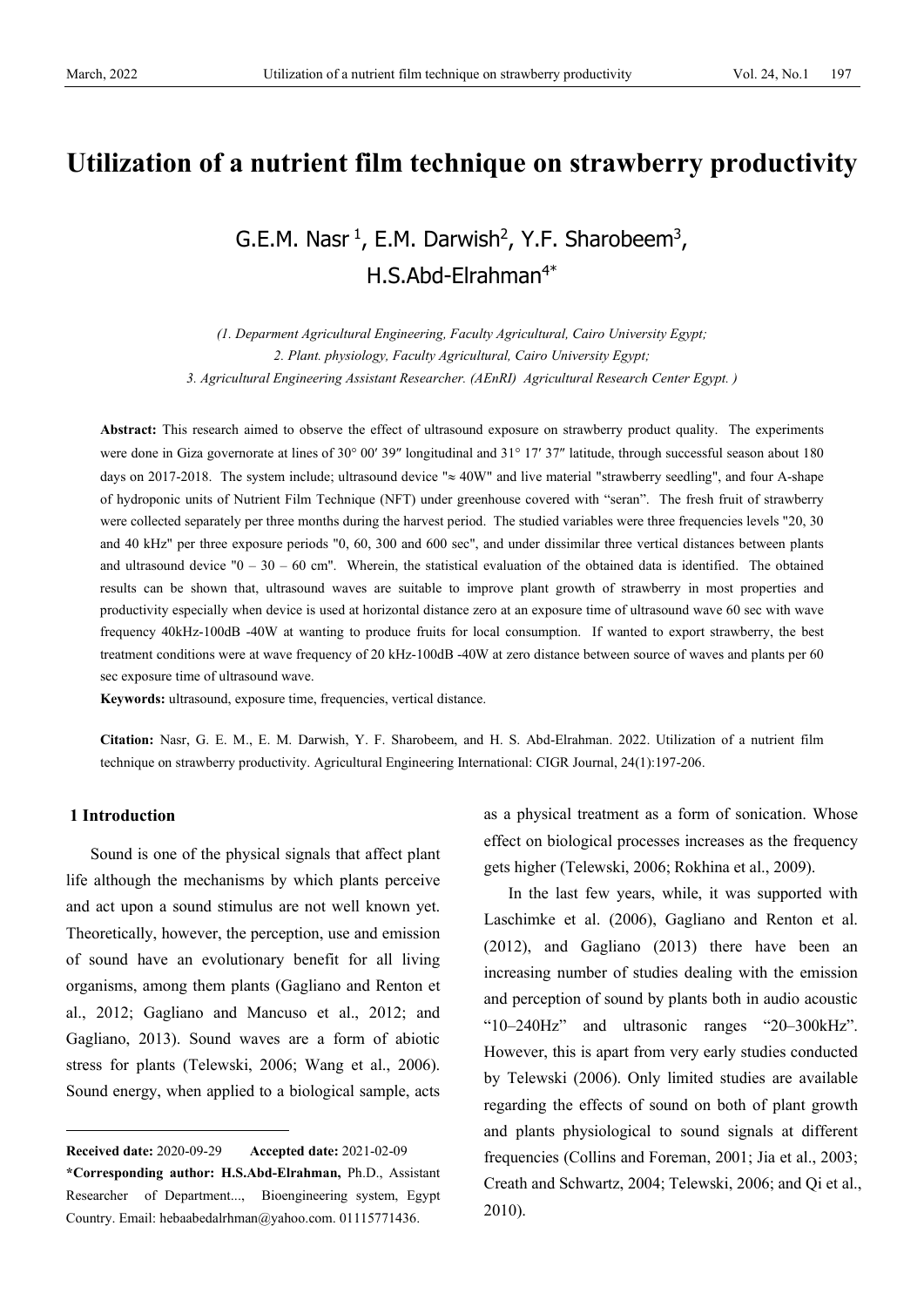Confronting the population increase and the lack of cropping area means strenuous efforts to increase and speed of crop growth. Within the scope of this field, many studies have turned to the chemical effect on plant growth by adding some elements that increase the chromosomal number, such as gibberellin and others substances (Vasilevski, 2003). The modern science has turned to some physical affects that the biological growth of plants, including the ultrasound (Zhou, 2011). It was found that the capability of plants to feel and to respond to physical environmental stimuli, such as light, temperature, gravity, mechanical loading, touch, is evolutionary importance (Telewski, 2006; Gagliano and Renton et al., 2012).

Ozkurt and Altuntas (2018) stated the effect of sound applications on fresh and dry for weights of the roots and shoots of strawberry plants, and the pH, total soluble solids (Brix), titratable acidity, vitamin C, total sugar, total acid, and total phenols in fruits. Results show that the sound stress, which was produced at a constant frequency (1000 Hz) under different sound levels (95, 100, 105 dB), caused decreases in the mass of roots and the green parts of the strawberry plants. However, these different sound waves also caused some increases in several fruits quality parameters in the fruits at a statistically significant level. This increase enhances value of fruit and is important for human health, is positive. Salinity, drought, high temperature, and irreversible abiotic stress are factors reduce the growth and development of the plants, causing major losses in terms of yield; plants even die under continuous stress.

In further studies, greenhouse trials may be performed at sound levels that do not affect plant development and yield at significant levels but increase fruit quality. Dobranszki et al. (2019) key message is response to an ultrasound pulse, several hundred differentially expressed genes (DEGs), including in response to stress, were up- or down-regulated in in vitro potato plantlets. Despite this abiotic stress, plantlets survived. Abstract Ultrasound (US) can influence plant growth and development. To better understand the genetic mechanism underlying the physiological response of potato to US, single-node segments of fourweek-old in vitro plantlets were subjected to US at 35 kHz for 20 min. Following mRNA (Ribonucleic acid) purification, 10 cDNA (Deoxyribonucleic acid) libraries were assessed by RNA-seq. Significantly DEGs were categorized by gene ontology or Kyoto Encyclopedia of Genes and Genomes identifiers. The expression intensity of 40,430 genes was studied. Several hundred DEGs associated with biosynthesis, carbohydrate metabolism and catabolism, cellular protein modification, and response to stress, DNAS and DEGs that were expressed mainly in the extracellular region, nucleus, and plasma membrane. Where either up- or down-regulated in response to US. RT-qPCR was used to validate RNA-seq data of 10 highly up- or down-regulated DEGs, and both Spearman and Pearson correlations between SeqMonk LFC and RT-qPCR LFC were highly positive (0.97).

They also, examines how some processes evolved over time (0 h, 24 h, 48 h, 1 week and 4 weeks) after an abiotic stress (US) was imposed on in vitro potato explants, and provides clues to the temporal dynamics in DEG-based enzyme functions in response to this stress. Despite this abiotic stress, plantlets survived. This research aimed to observe the effect of ultrasound exposure on quality of strawberry product**.** 

#### **2 Materials and methods**

The experiments done in Giza governorate at lines of 30° 00′ 39″ longitudinal and 31° 17′ 37″ latitude, through successful season about 180days on 2017-2018 using the units of; ultrasonic device (1) greenhouse (2), and hydroponic Nutrient Film Technique system (NFT) (3) beside the strawberry seedling, soilless media and nutrient solution. The experiment includes three economic periods (about 180 days) at the same year. The system can show in Figure (1).

Greenhouse: The greenhouse of "seran" to decrease inlet temperature in summer. It has a dimensions of 9.0  $\times$ 3.0  $\times$ 2.0 m length, width, and height respectively was erected. It covered with white cloth "seran" (200  $\Box$ m, thickness, and 0.96 g cm-3, density).

Hydroponic unit: As shown in Figure 3 A-shape hydroponic unit of NFT consists of the following components: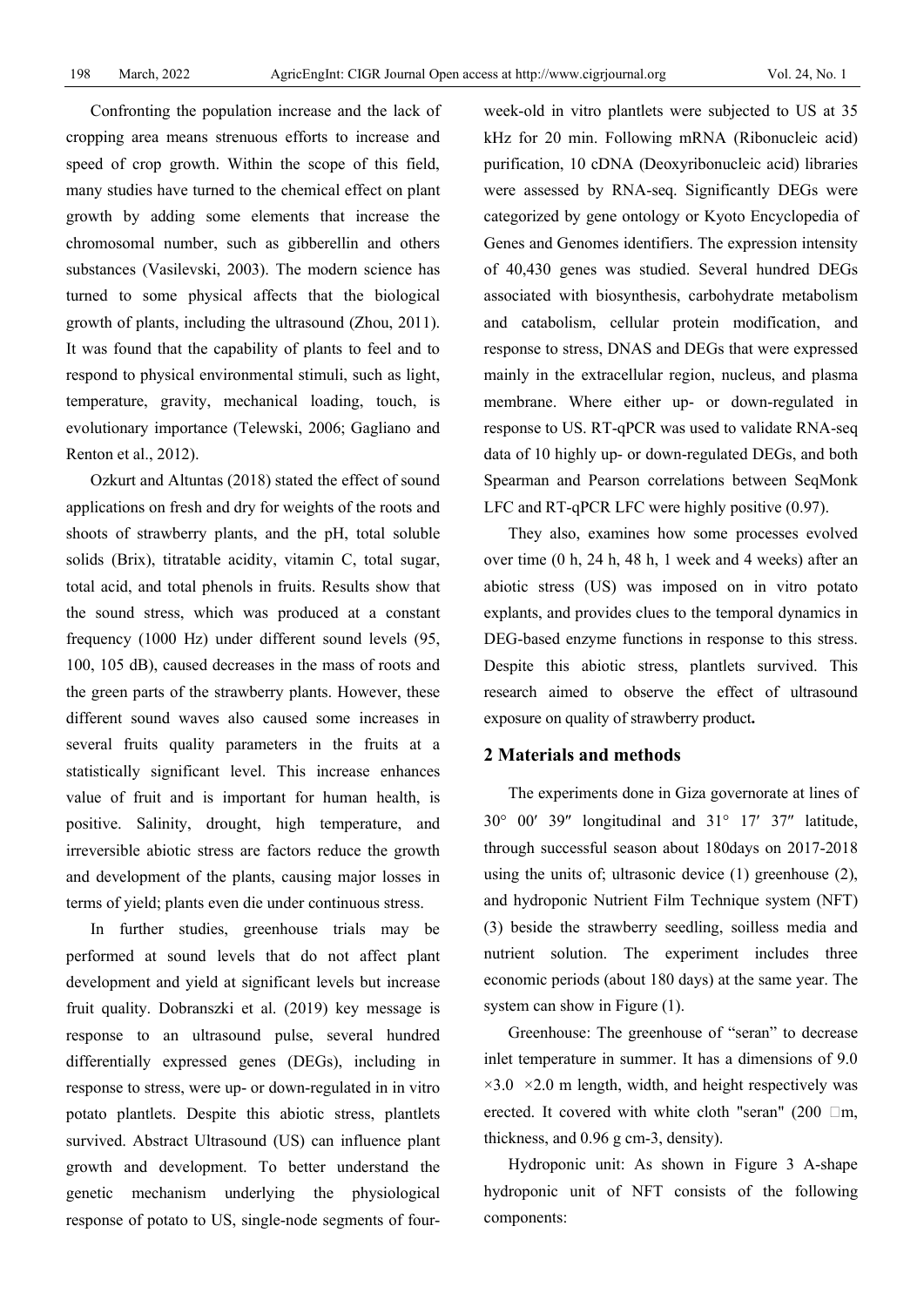1. Triangle steel frame of  $60\Box$  tilt angle. The frame dimensions are 1.0, 1.0 and0.03 m length, height and thickness, respectively.

2. Six PVC pipes of 0.10 and 0.10 m diameter and length, respectively. They were fixed with the frame at height of 0.40, 0.75 and 1.0 m, from soil surface.

3. Pump of 2.4 m head, 1800 L. h-1, discharge, AC 220-240V, and 50Hz. It was used to supply the nutrient solution to a tank of 30 L capacity.

4. Timer was used to supply the nutrient solution at 15 min 2 h-1 daily. The nutrient solution was prepared

by the Central Laboratory for Agricultural Climate, Agriculture Research Center, Egypt.

5. Ninety-six polyethylene pots of 0.20 and 0.20 m at diameter and height, respectively. They were filled with a soilless media of petmose and perlite with a ratio of 1:3 which was prepared by the Central Laboratory for Agricultural Climate, Agriculture Research Center, Egypt.

6. Ninety-six strawberry seedling Festival varieties at 25 days age which were transplanted at the polyethylene pots through 108 days.



Figure 1 Hydroponic planting system - units Ultrasonic

**Ultrasonic generator device:** It was designed and assembled locally (Cairo, Egypt) to generate the different frequencies. It's outlet power was about 40W. The diagram of the ultrasonic circuit was illustrated in Figure (2).



Figure 2 Components of ultrasonic generator translator circuit

Note: C1: Capacitor 1 µf; R1: Resistor 450 Ώ; RV1: Resistor covariance 20 kHz

C2: Capacitor 10 µf; R2: Resistor 10 K; RV2: Resistor covariance 30 kHz

 U1: Ultrasonic microphones; EFROSB40K65; RV3: Resistor covariance 40 kHz NE 555: IC1; SW1: key switch.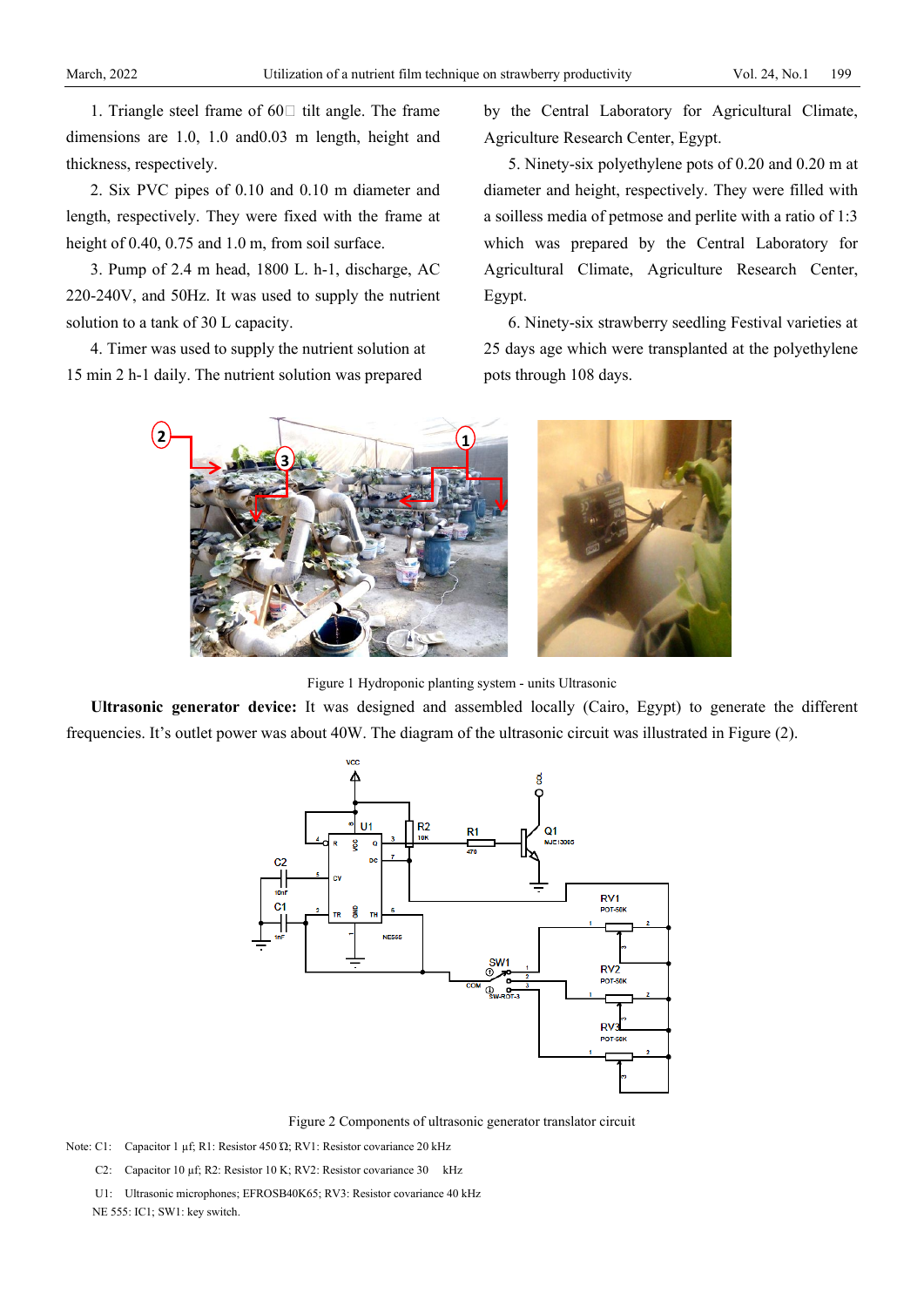

Figure 3 Main parts of hydroponic system

#### **Treatments and statistical design:**

During the experiment the following treatments were tested:

1. Ultrasound frequency: It included the levels of 20, 30 and 40 kHz.

2. Exposure times of ultrasound: It included the levels of 0, 60, 300 and 600 sec.

3. Distance between the ultrasonic device and the strawberry plants at the vertical level: It included the levels of 0, 0.30 and 0.60 m).

The experiment was established and designed statistically as a factorial completely randomized design with three replicates.

The matured strawberry fruits were collected three times. The period between the two sequent collections is one month. The following measurements were estimated:

- 1. Number of leaves per plant.
- 2. Number of fruits per plant.
- 3. Fruit yield per plant.
- 4. Fruit firmness.

### **Properties of ultrasound wave**

The ultrasound wave affect by many factors but the most important sound wave properties are intensity, pressure and length. These properties must calculated to determine the proper ultrasound generator specifications and safety area around the planting field and also the effect area, for these reasons the formulas used by (Tole, 2005) can applied as follow:

#### **- Intensity of sound (I)**

The intensity of sound calculated from Equation 1

$$
I = \frac{P}{4\pi r^2} \tag{1}
$$

Where: *I* is intensity of sound per area (W m<sup>-2</sup>), *P* is the power  $(W)$ , *r* is surface area of a spherical wave of a point source " $4\pi r^2$ " (m<sup>2</sup>).

By substituting in Equation 1, the sound intensity values (*I*) were found to be 1273.24, 25.98; 7.53 and 3.35W m-2 at distances (*r*) were 0.05, 0.35, 0.65 and 0.95 m respectively.

### **- Sound pressure levels (SPLs)**

The sound pressure levels "*β*" is expressed in the form

$$
\beta = 10 \log \left( \frac{I}{I_o} \right) \tag{2}
$$

The sound pressure levels "*β*" is dimensionless and the unit is given as decibel (dB), where  $I_0 = 10{\text -}12W \text{ m}^2$ .

From Equation 2 SPLs value were found about 141.04, 124.15, 118.77 and 115.48Wm-2 at distances (r) of 0.05, 0.35, 0.65 and 0.95 m respectively for 20, 30, 40 kHz.

#### **- Wave length ƛ**

The wave length is calculated from Equation 3,

$$
\lambda = V/f(3)
$$

Where:  $\lambda$  is the wave length (m),  $V$  is the velocity (m/s), and *f* is the frequency (kHz).

Using Equation 3 by substituting the " $V = 220 \text{ms}^{-1}$ " (Abuhamade et al., 2014). It was found wave length  $(\lambda)$ were 0.0165, 0.011 and 0.0083 m at frequencies  $(f)$  of 20, 30 and 40kHz.

#### **Statistical analysis :**

Microsoft Excel 2019 computer software was used to employ the analysis of variance test and the LSD tests for the obtained data .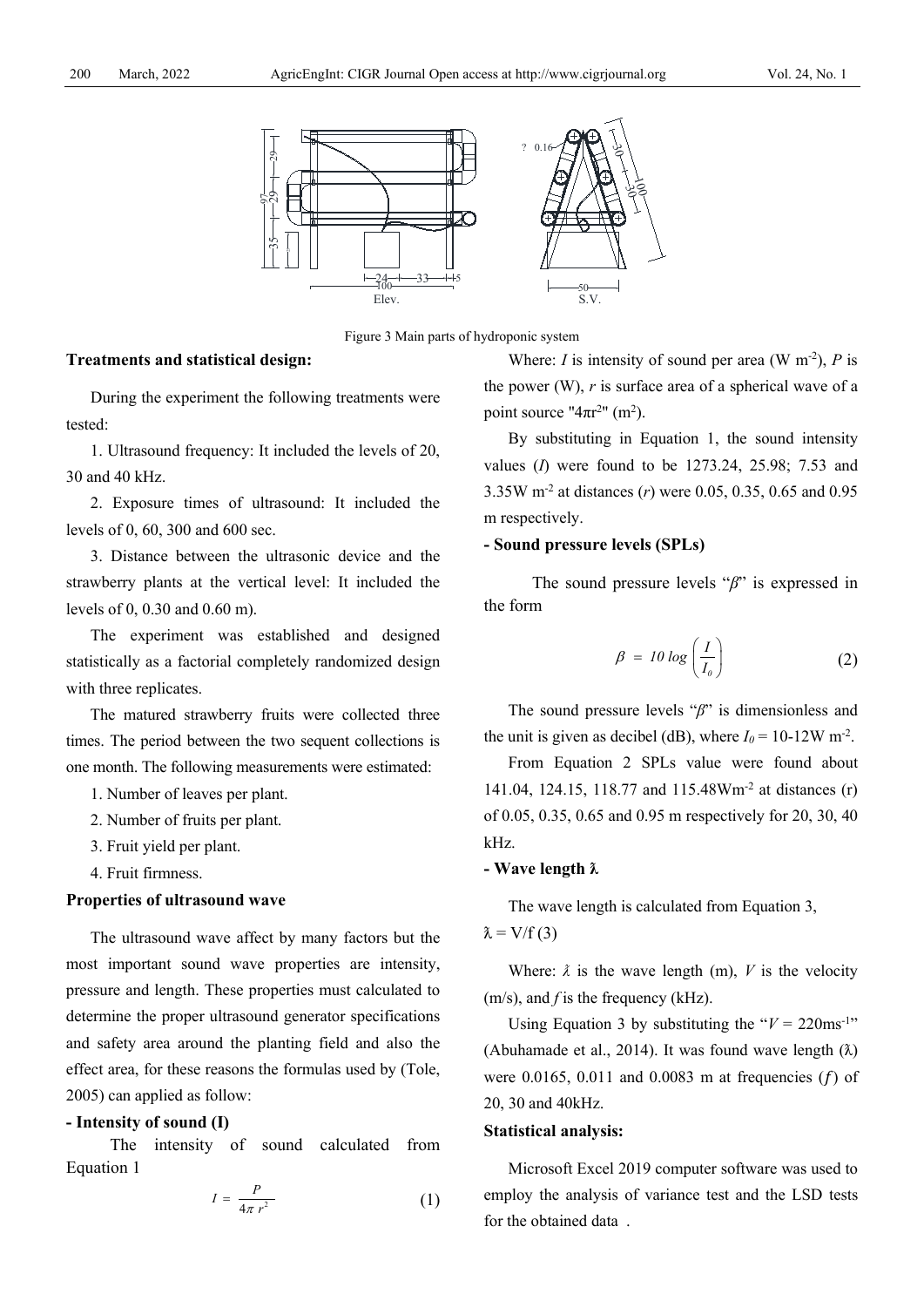### **3 Results and discussion**

#### **3.1 Leaves strawberry number per plant**

Figure (4) showed that the effect of distances and exposure times of ultrasound wave on number of strawberry leaves at different wave frequencies. From the figure, it can see that, the highest leaves number was 5.75, 6.00 and 7.25 plant respectively at wave frequencies of 20, 30 and 40 kHz. These leaves number by using frequencies 20 and 30 kHz were obtained at distance from the wave source zero and exposure time of ultrasound wave of 60 sec/day. On the other side, at

using frequency of 40 kHz it was obtained at three treatments, distances of 30 and 60 cm and exposure time

of ultrasound wave of 60 sec /day and at distance of 30 cm and exposure time of ultrasound wave of 300 sec /day. These results mean that the high number of leaves found in generally at the highest wave frequency (40 kHz). Then the ultrasound waves with high frequency more suitable the leaves vegetables. These were results agreement with Ozkurt and Altuntas (2018).

Therefore, the statistical analysis conducted that the high differences effect found between the high number of leaves treatments at exposure time of ultrasound wave of 60 sec day-1 and distance between the source of

ultrasound and the plant of zero and all levels of frequencies (Figure 4). These results equal the same level of studied variables at control treatments.

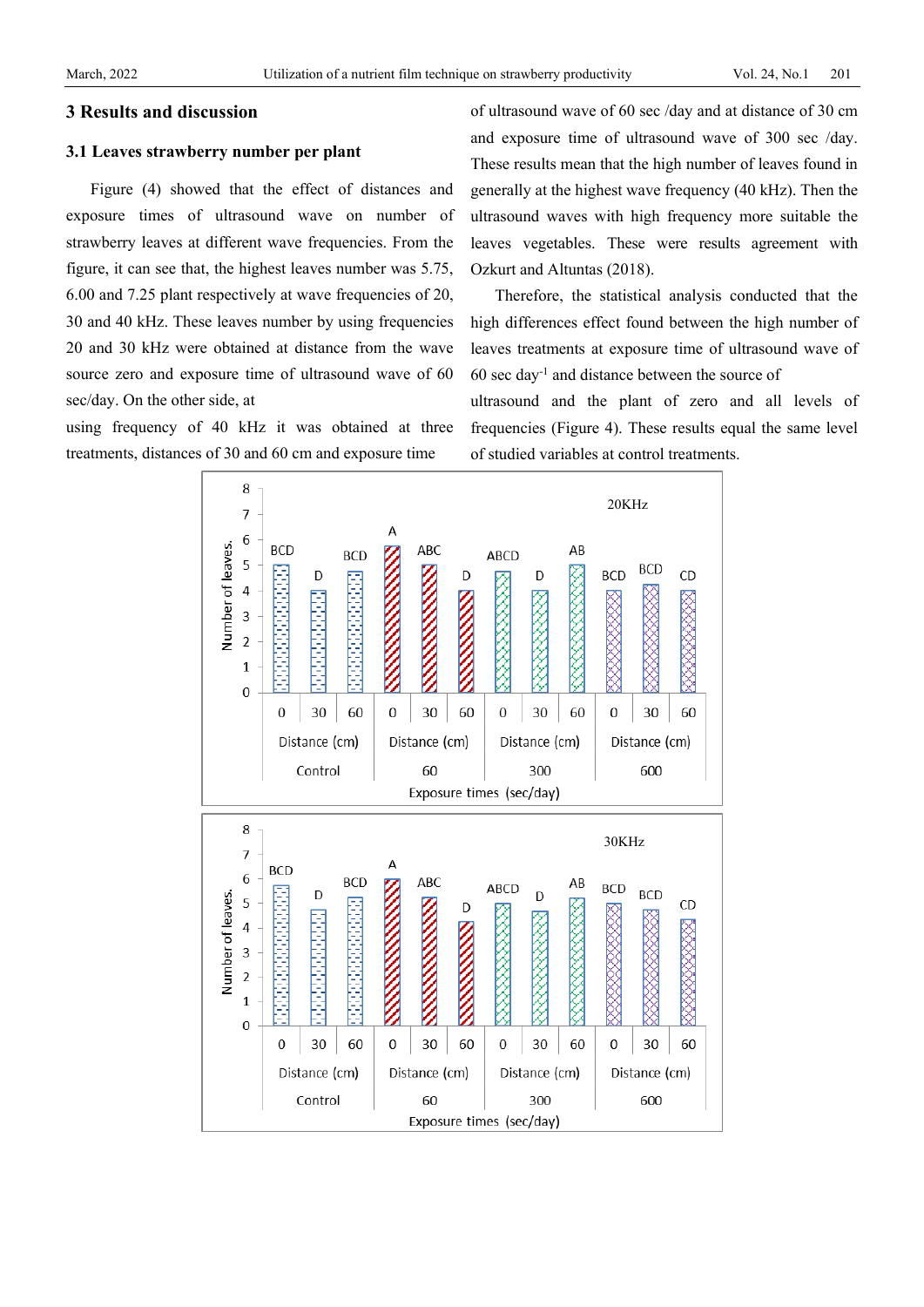40KHz



Figure 4 Effects of ultrasound waves on number of leaves at different ultrasound waves

#### **3.2 Number of fruits**

Figure 5 illustrated that the effect of distances and exposure times on number of strawberry fruits at different wave frequencies. From the figure it clear that the highest number of fruits was 4.93, 5.82 and 7.60 respectively at wave frequencies of 20, 30 and 40 kHz. These fruits number were obtained at the distance from the wave source zero and exposure time of ultrasound wave of  $60$  sec day<sup>-1</sup>. On the other side, lowest number of fruits was 3.45, 4.84 and 2.45 at using wave frequencies of 20, 30 and 40 kHz respectively. These results obtained at exposure time of ultrasound wave of

 $600$  sec day<sup>-1</sup> for all frequencies used and  $60$  cm distance from the wave source for frequencies of 20 and 30 kHz and zero cm at using wave frequency of 40 kHz. These results mean that the high number of fruits found in generally at the highest wave frequency of 40 kHz. Then the ultrasound waves with high frequency more suitable the fruits vegetables.

Correspondingly, the statistical analysis explained that the high differences effect between the high number of fruits treatment and all other treatments (Figure 5).

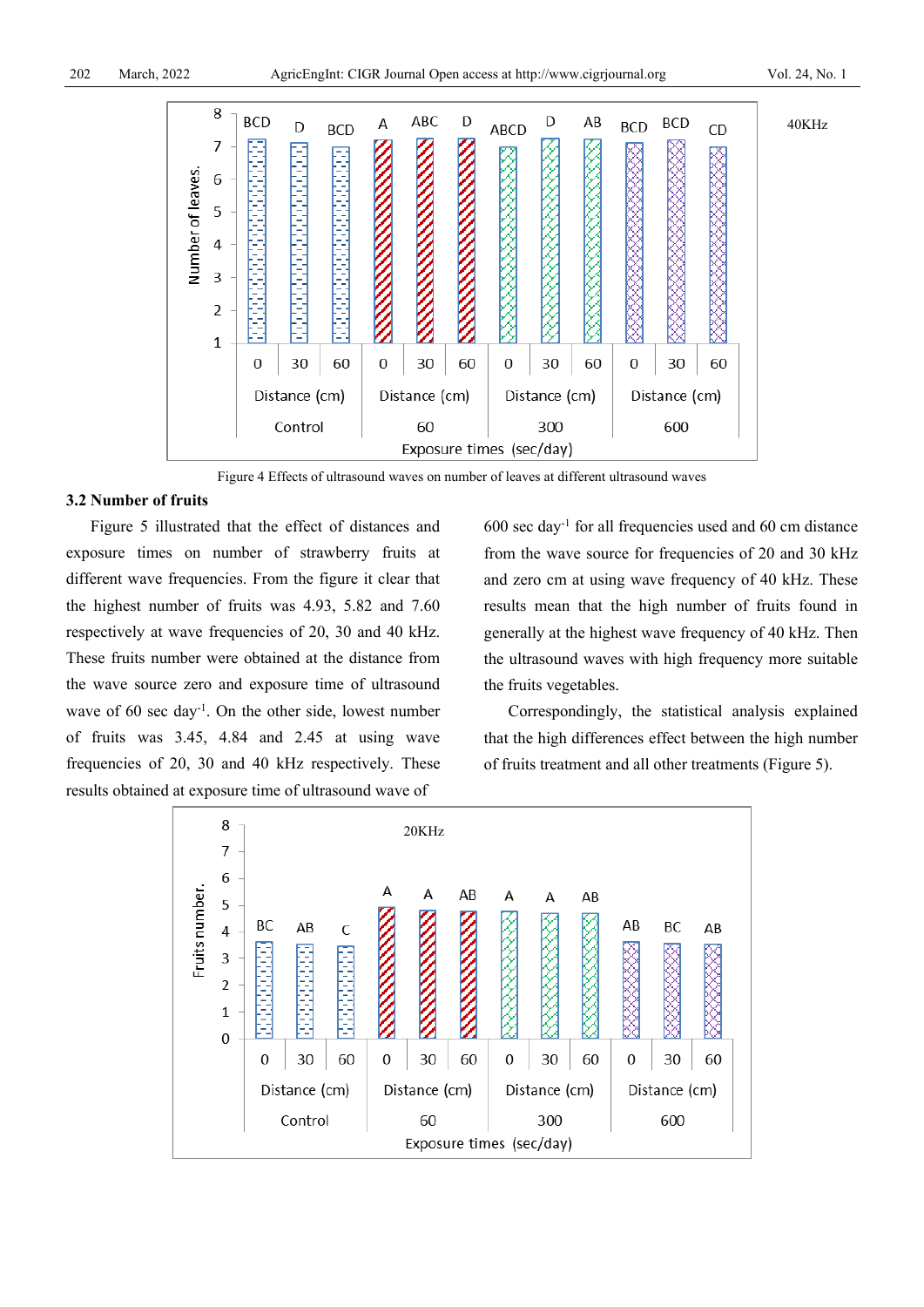

Figure 5 Effects of ultrasound waves on fruits number at different ultrasound waves

#### **3.3 Accumulative yield**

Figure 6 showed that the effect of distances and exposure times on accumulative yield of strawberry at different wave frequencies. From the figure it can shows that the highest accumulative yield was 190.00 g plant<sup>-1</sup> per season at wave frequencies of 40 kHz, distance from the wave source zero and exposure time of ultrasound wave of 60 sec/day. Then the lowest accumulative yield was  $61.29$  g plant<sup>-1</sup> per season at wave frequencies of 40 kHz, distance from the wave source zero and exposure time of ultrasound wave of  $60 \text{ sec day}^{-1}$ . These results were normally which the highest yield of fruit plant<sup>-1</sup> found at the same levels of studied factories. This results agreement with Fan et al. (2010), Zhou et al. **(**2010), Qi et al. (2010) and Meng et al. (2012).

Therefore, the statistical analysis from Figure 6 cleared that the high differences effect between the high number of fruits treatment and all other treatments.

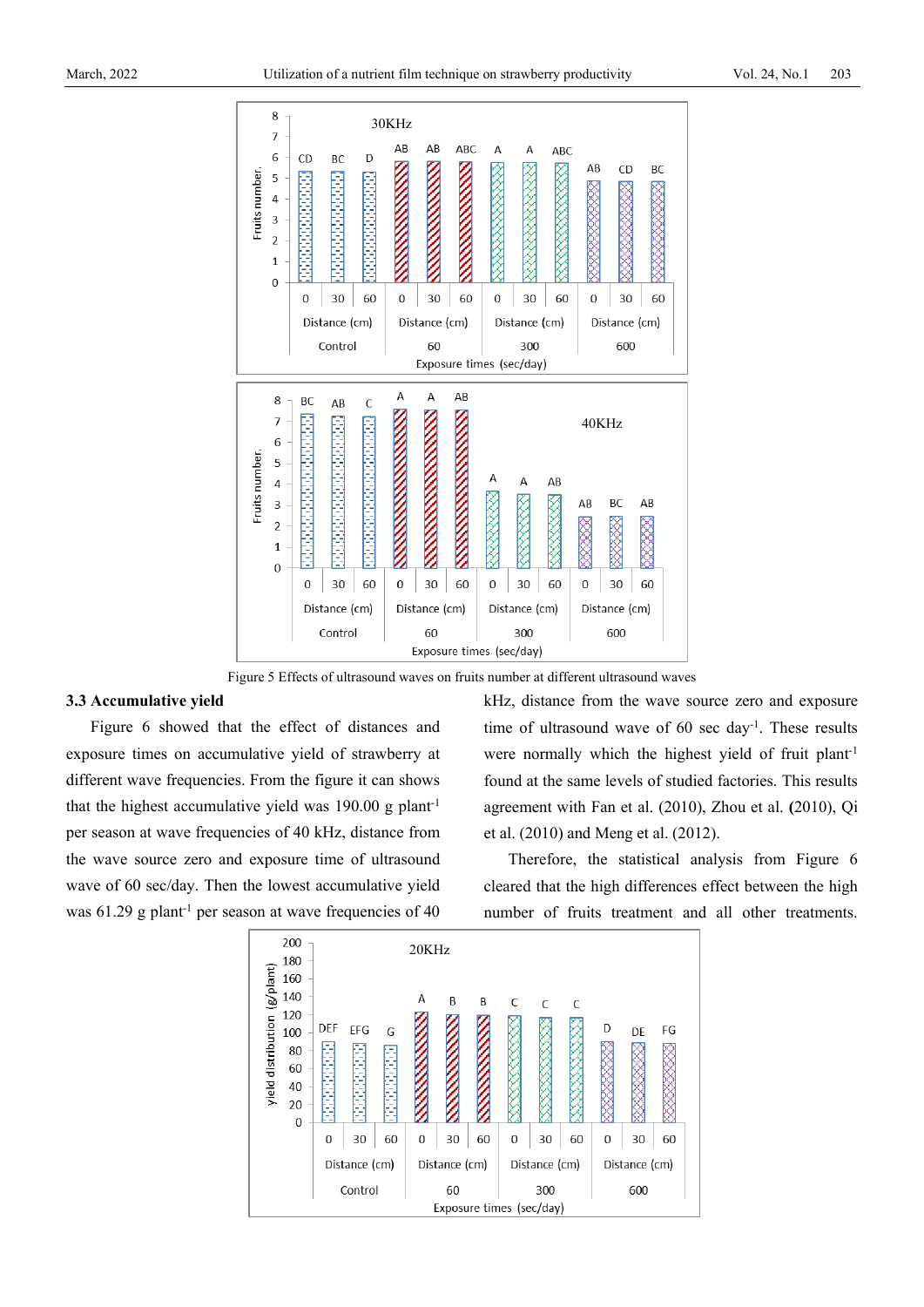

Figure 6 Effects of ultrasound waves yield distribution at different ultrasound waves

# **3.4 Fruit firmness**

The effects of distances and exposure times on fruit firmness of strawberry leaves at different wave frequencies were illustrated in Figure 7. From the figure it can realize that the maximum and minimum fruit firmness were 1.85 and 1.01, 1.55 and 0.4 and 1.08 and  $0.28$  g cm<sup>-2</sup> at wave frequencies of 20, 30 and 40 kHz respectively. The maximum values found at distance from the wave source zero and exposure time of ultrasound wave of  $60 \text{ sec day}^{-1}$  using wave frequency of 20 kHz. While, it achieved at distance from the wave source zero and exposure time of ultrasound wave of 600

sec day-1 using wave frequencies of 30 and 40 kHz and vice versa for the minimum fruits firmness. These results mean that the high fruit firmness found in generally at the lowest wave frequency (20 kHz). Then the ultrasound waves with high frequency were bad to export on firmness of fruits. These were results agreement with Russowski et al. (2013), Ozkurt and Altuntas (2018), and Dobranszki (2019).

Therefore, the statistical analysis conducted that there were high differences effect between the high number of fruits treatment and all other treatments (Figure 7).

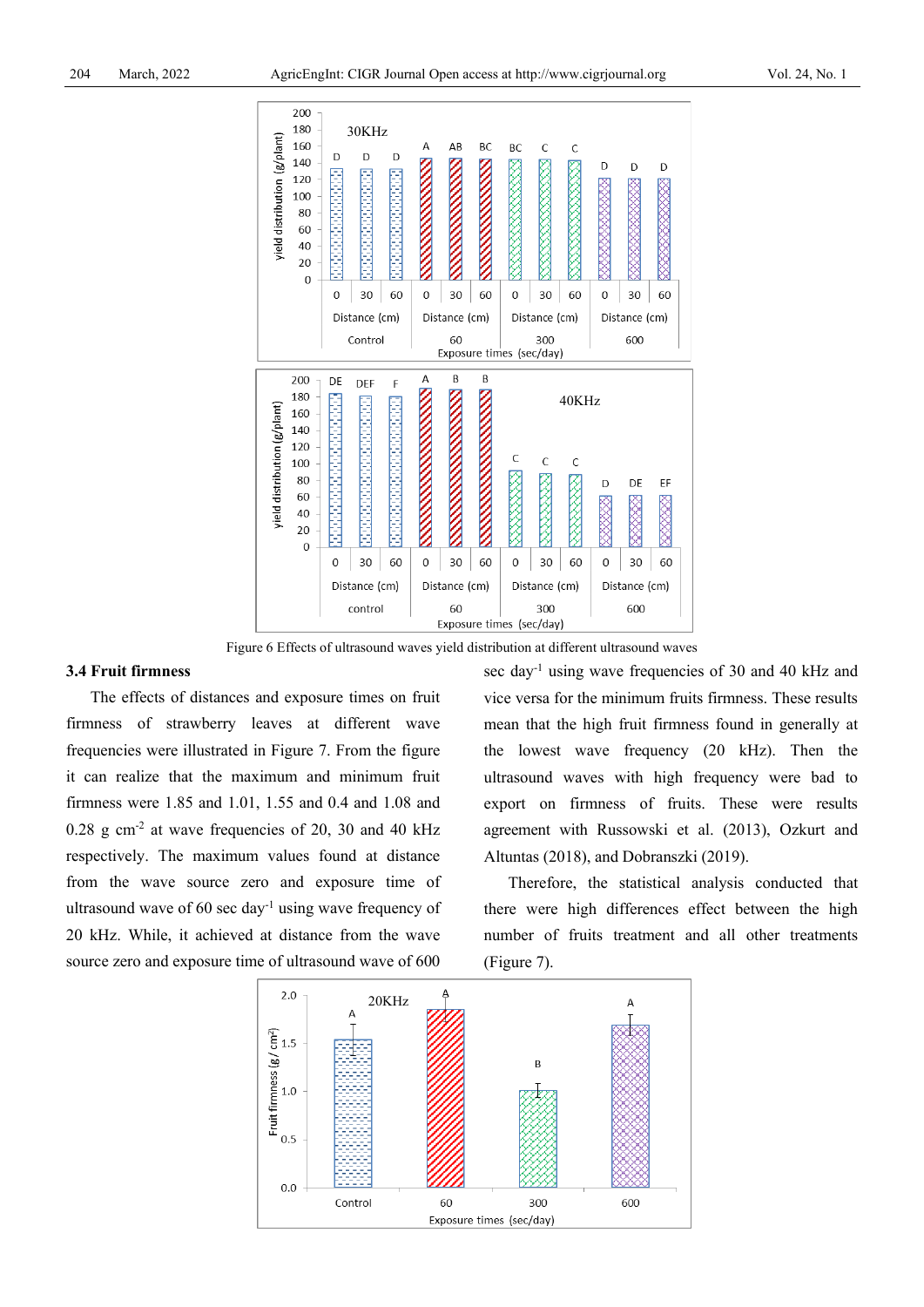



#### **4 Conclusion**

The use of ultrasound waves is suitable to improve plant growth of strawberry in most properties and productivity especially when device used at horizontal distance zero at exposure time of ultrasound wave 60 sec with wave frequency 40kHz-100dB -40W at wanting to produce fruits for local consumption. If wanted to export strawberry, the best treatment conditions were at wave frequency of 20 kHz-100dB -40W at zero distance between source of waves and plants per 60 s exposure time of ultrasound wave.

#### **References**

- Abuhamade, A., Chaoui, R., Jeanty, P, and Paladini, D. (2014). Ultrasound in obstetrics and gynecology: A practical approach. Copyright © 2014 alfred abuhamad all. Rights reserved are BN-14:978-0692-26142-2.
- Collins, M. E., and J. E. K. Foreman. 2001. The effect of sound on the growth of plants. *Canadian Acoustics*, 29(2): 3-8.
- Creath, K., and G. E. Schwartz. 2004. Measuring effects of music, noise, and healing energy using a seed germination bioassay. *The Journal of Alternative and Complementary Medicine*, 10(1): 113-122.
- Dobranszki, J., H. Norbert, A. Gulyas, and J. A. T. da Silva. 2019. mRNA transcription profile of potato (Solanum tuberosum L.) exposed to ultrasound during different stages of in vitro plantlet development. *[Plant Molecular Biology](https://www.researchgate.net/journal/0167-4412_Plant_Molecular_Biology)*, 100(4-5): 511-525.
- Fan, R., Q. Zhou, and D. Zhao 2010. Effect on changes of chlorophyll fluorescence in cucumber by application of sound frequency control technology. *Acta Agriculturae Boreali-occidentalis Sinica*, 19(5): 194-197.
- Gagliano, M., M. Renton, N. Duvdevani, S. Timmins, and S. Mancuso. 2012. Acoustic and magnetic communication in plants. *Plant Signaling and Behavior*, 7(10): 1346-1348.
- Gagliano, M., S. Mancuso, and D. Robert. 2012. Towards understanding plant bioacoustics. *Trends Plant Science*, 17(6): 323-325.